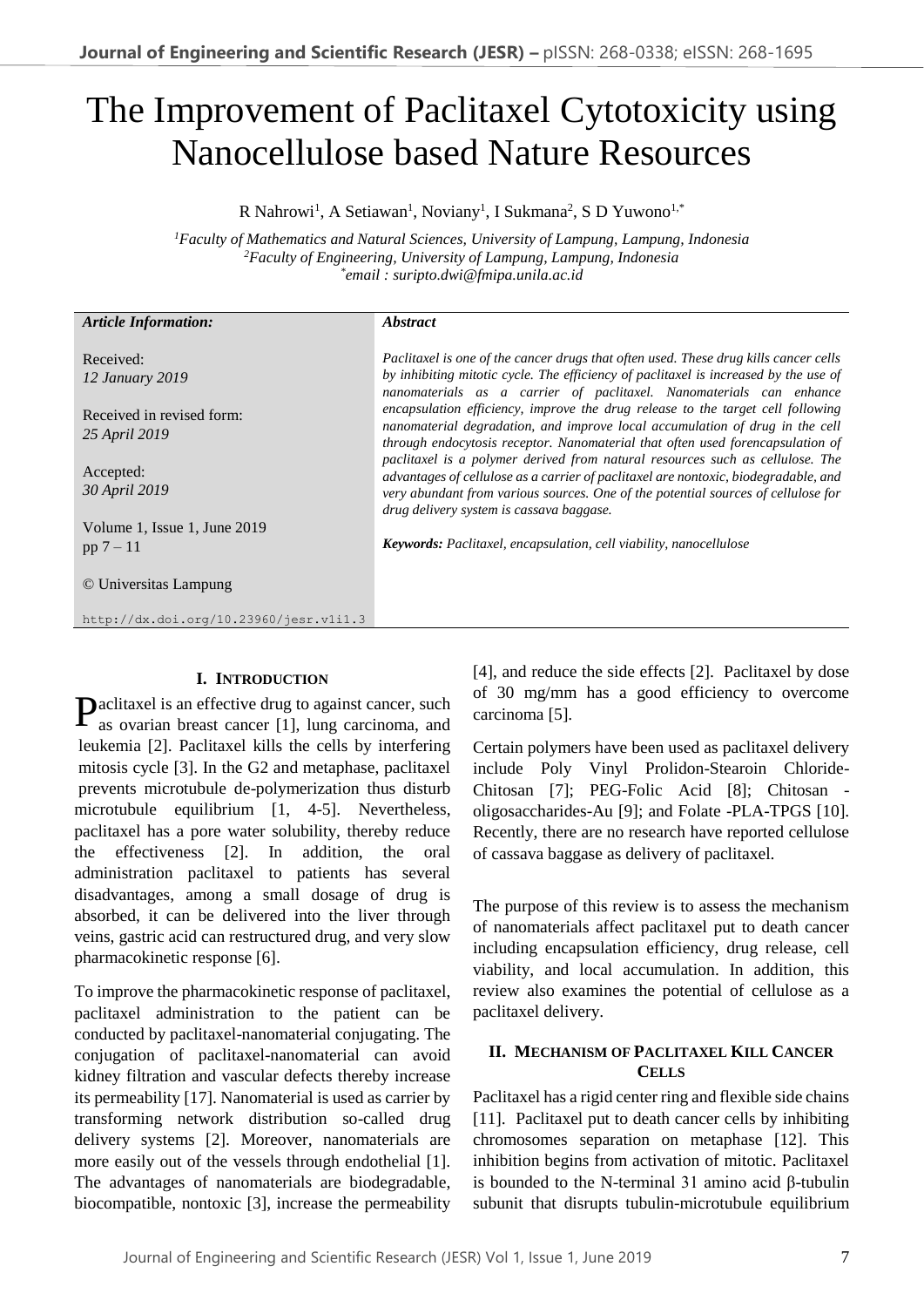[13]. Paclitaxel also attracts several chromosomes that are not tied to microtubule spindle through kinetochore. As a result, at metaphase, the chromosomes do not have symmetrical chromosome lined up the equator, as stem cells. Mitotic cycle is pull up at this phase due to the next phase, anaphase, have to have symmetric chromosome, so generate two symmetric same daughter cell as stem cells [14-15] (see fig 1).

Induction of paclitaxel against cancer cells also causes apoptosis; cell fatality is mediated by caspase (one of cysteine protease). Morphologically, during apoptosis occurs chromatics condensation [9-10]. In the leukemia, paclitaxel induce caspase so causes cell death in the range of 16-36 hours [16]. The paclitaxel structure is presented in Fig. 2.



**Figure 1.** Mechanisms of paclitaxel kill cancer cells [14]



**Figure 2.** Structure of paclitaxel [11, 16]

Based on Structure activities relationships OH group at C-1 and C-2 benzoloksi are vital groups on anticancer activity of paclitaxel. Additionally,the Flexible of C-2 and C-3 also affect paclitaxel activity. On the other hand, the OH group at C-2 is binding site between paclitaxel and microtubules. Although C-7 to C-10 do not interacted directly, but affects the affinity of Pglycoprotein [11].

One of paclitaxel barrier kills cancer cells is multidrug resistance (MDR). P-glycoprotein (Pgp), one of the

ATP-binding cassettes (ABC), causes resistance paclitaxel. These proteins are located at cell membrane that has energy of ATP. These energies are used to push paclitaxel out of the cell so cannot inhibit mitotic cycle [15]. Therefore, nonmaterial is needed as delivery agent to reduce resistance of paclitaxel.

#### **III. AGENTS**

Cellulose is very potential on the drug encapsulation, one of which paclitaxel. One of mean used on encapsulation of paclitaxel is conjugation polymer with paclitaxel. Chain side of the polymer is interacted with the existing paclitaxel so it will be trapped in the polymer (see fig 3) [17].

There are several advantages of cellulose as delivery agent. First, cellulose has a good biocompatibility, meaning that the much number of hydroxyl groups, it interacts easily with other molecules, chemically or by hydrogen bonds. Secondly, cellulose is nontoxic so it is safe for humans. Third, the long carbon chains cause cellulose hydrophobic that prevent drug degradation during delivery. Fourth, cellulose is biodegradable, when it reach cell, it rupture easily caused by cell environment so the drug more easily released by following cellulose degradation [18]. The use of cellulose for encapsulation of ACN increase release rate. Within 24 hours, more than 90% of the drugs are released toward target cells. This suggests that cellulose degradation is very easy to increase drug release rate [19]. Additionally, cellulose also has good thermal stability. Microcrystalline cellulose is depredated at temperatures of 296-344oC. This means that the cellulose resistant to temperature changes. During encapsulation process, there is no cellulose degraded so the risk of drug degradation before use can be avoided [20].



**Figure 3.** Paclitaxel encapsulation scheme [17]

From terms of resources, cellulose has highly abundant availability. Cellulose can be obtained from nature resources, for example from waste wood and biomass (bagasse sugarcane, oil palm empty fruit bunches, and cassava) [18]. Availability of cellulose derived from cassava baggase is one distinct advantage. Cassava products in Indonesia at 2013 reached 23,936,921 tons [21]. It is predicted cassava products in Indonesia will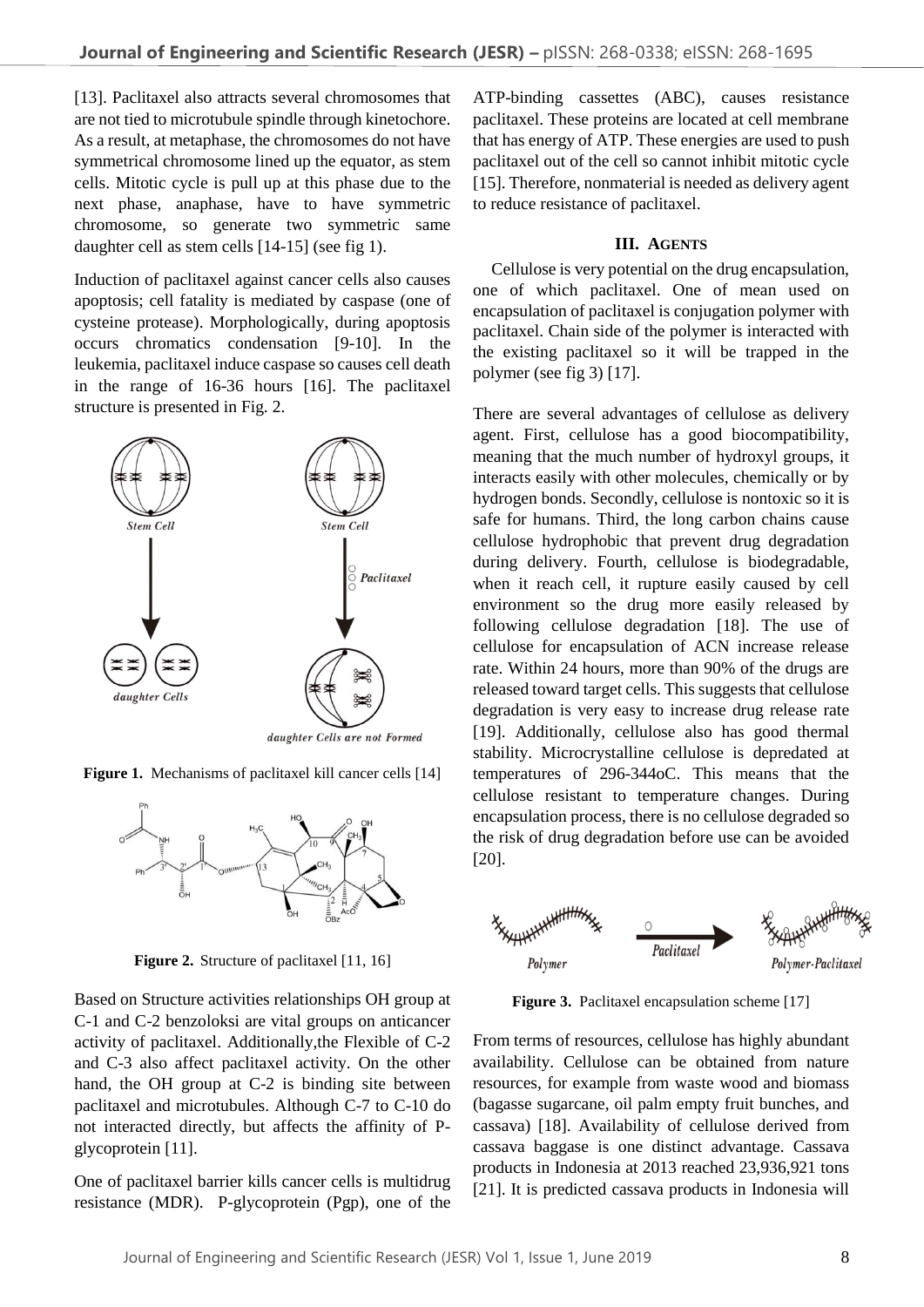increase continuously to supply the needs of starch in Indonesia. The increase of cassava production will increase the amount of cassava baggase product. Cellulose content in cassava is the second greatest after the starch, namely 34% [22]. Unfortunately, until now there is no study that reported the use of cellulose from cassava baggase as encapsulation materials of paclitaxel.

## **IV. EFFECT OF NANOMATERIAL ON CYTOTOXICITY PASLITALSEL**

## *A. Improvement of Encapsulation Efficiency*

Surfactant is used for the synthesis of nanomaterials to improve encapsulation efficiency of paclitaxel. [23]. surfactant stabilizes paclitaxel in nanomaterial thus inhibiting drug disintegration from nanomaterial during delivery process. Vitamin E as surfactant of paclitaxel, approximately 81.6% paclitaxel remain in nanomaterials for delivery process to the target cell. Whereas, in the absence of vitamin E amount paclitaxel that reaches the target cells only about 71.7% [24]. Meanwhile, the encapsulation efficiency value of paclitaxel in nano-Poly Vinyl Chloride Prolidon-Stearoin-Chitosan was about 92.8% [7]. On the other hand, paclitaxel which remain in nano-PEG-folic acid during delivery process is by 13.1%. The low encapsulation efficiency is due to repolymerization reaction of PEG-nanomaterial [8]. In addition, paclitaxel solubility in water increases with increasing surfactant concentration which increase the diffusion paclitaxel of the nanomaterial heading out during delivery process [3]

## *B. Drug Release Rate*

Nanomaterial is used for encapsulation paclitaxel to speed up the release of the drug brush [25]. Within the duration of 24 hours, at pH of 5.6 about 11.2% from 13.1% paclitaxel that was delivered by nano-PEG-folic acid has reached the target cell. Paclitaxel nonspecific bonding in nano-PEG-folic acid a network significantly increase release rate [8]. On the other hand, the high release rates paclitaxel in nano-PEG-Cyclodextrin occurs in 6-12 hours, where about 60% paclitaxel been released. PEG result nanomaterial that has more slippery surface to facilitate penetration through the mucous lining in gut [25-26]. Additionally, paclitaxel encapsulated chitosan-oligosaccharides nano-Au released to target cells after three hours. After 48 hours approximately 96% of paclitaxel has released from nanomaterial [3,9] (see Fig 4).



**Figure 4.** (a). Paclitaxel in nanomaterial, (b) cancer cells, (c) paclitaxel has entered into cancer cell, (d) degradation paclitaxel follows nanomaterial degradation [3,9]

High drug burst rate in the first day caused by several mechanisms, first, diffusion through a channel formed during nanomaterial preparation. Second, drug release followed the nanomaterial degradation. The strong explosion is caused by local diffusion of paclitaxel which is entrapped weakly in polymer matrix. Terminal carboxylic acid increases release rate. The functional groups accelerate water absorption so accelerate swelling and degradation of nanomaterial. Small molecular weight also improves nanomaterials degradation because of low hydrophobic that facilitates pores formation [3]. It showed continuously paclitaxel release rates after 24 hours. After 48 hours paclitaxel that is released from nano-PEG-Chitosan-Transferin about to 67.14% and 69.64% at pH 7.4 and 4.0. Continuous release is resulted from paclitaxel diffusion through polymer pores as polymer degradation [26]. Third, the small particles have a large surface so produce high brush in a short time [3]. Additionally, paclitaxel which was released by nano-chitosanoligosaccharides-Au to target cells by 96%, 68%, and 56% at pH 5.5; 6.8; and 7.4. This means that drug brush of nanomaterial more easily under acidic conditions [9]. The environmental of cancer cells have an acidic condition. Endosome has pH of 5-6, while lysosomes have pH of 4-5. The positive charge of nanomaterial will be exchanged with protons in acidic media. Consequently, nanomaterial less stable and easily degraded under acidic and drugs were released from the nanomaterial to target cells. Therefore, drug release was better under acidic than neutral or alkaline condition [27].

## *C. Cell Viability*

Nanomaterial significantly decreased cell viability [3]. This is due to the positive charge of the nanomaterial. The positive charge of nanomaterials cause cellular interactions with negative charged of plasma membrane stronger than the negative charge [26,28]. Pure paclitaxel with a concentration of 0.28 ug / ml reduce cell viability CT26-CEA; while paclitaxel was released by nano-polyelectrolyte-PEG reduce cell viability CT26-CEA at a concentration of 0.014 µg / ml. This indicates that the nano-encapsulation paclitaxel-PEG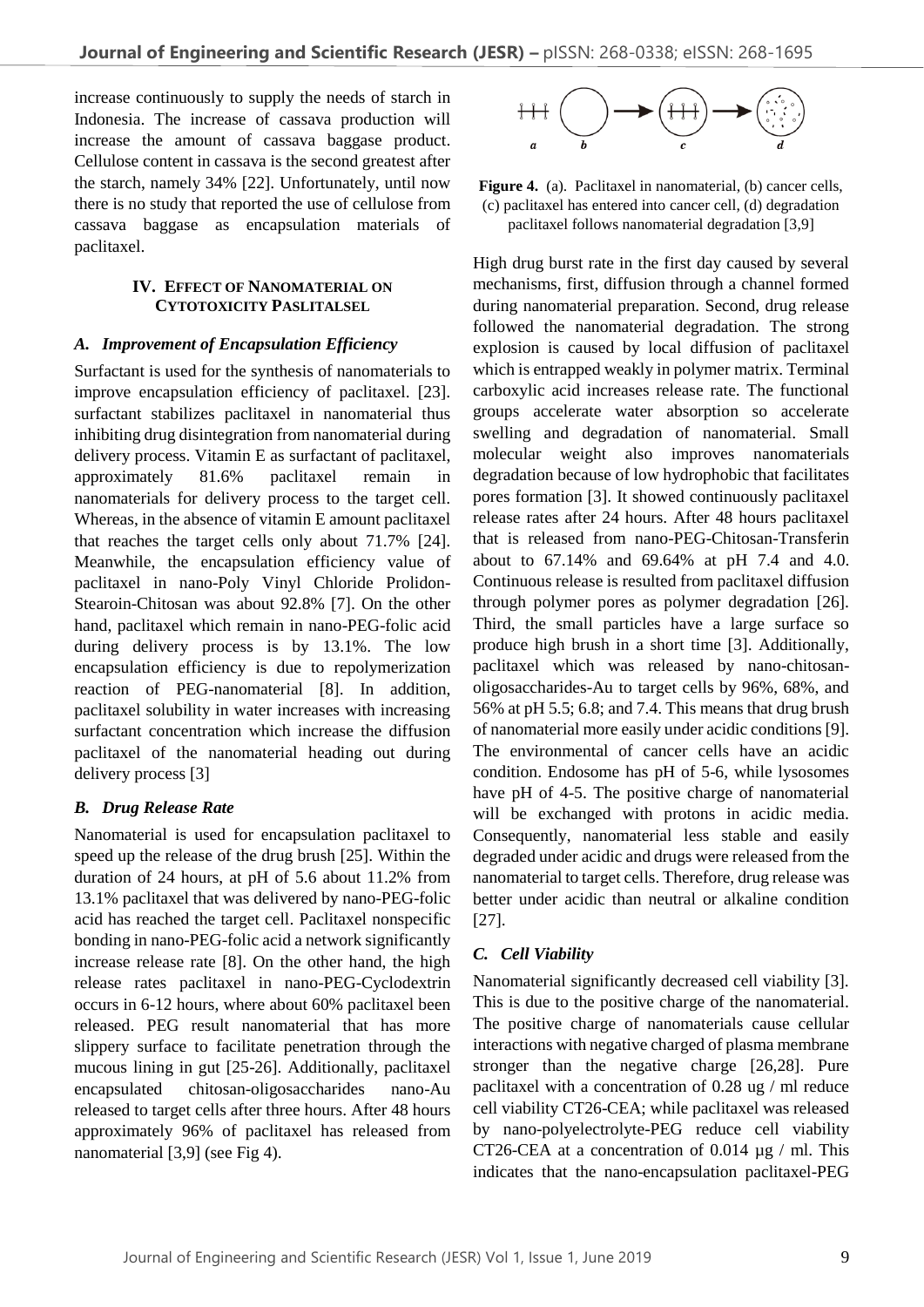polyelectrolyte decreased the cell viability significantly by proliferative activities [28].

Moreover, nanomaterials also increase cell death in tumor tissue by generating hyperthermia [5] and change cell morphology [9,28]. Nano-Folate-Paclitaxel-PLA-TPGS with concentration of 3 mg / ml can damage HeLa cells. This means that the encapsulation paclitaxel in nanomaterial effectively destroy target cells by increasing cell internalization. Folic acid damage target cells that are internalized by the cell-folate receptor endocytosis [10]. Paclitaxel encapsulated by nano-PEG-folic acid with a concentration of 4.9 nM provide a 50% growth inhibition of MDA-MB231 cells [8,23,27]. The nanomaterials penetrate cells exclusively through receptor endocytosis. When gamma carbonyl of folic acid bound to the PEG, FR binding affinity cannot be measured accurately and absorption messages by receptor endocytosis via receptor endocytosis cannot be detained.

## *D. Local accumulation Paclitaxel in Cells*

In vivo, after 24 hours paclitaxel accumulation in the tumor tissue of mice was higher than in other peritoneal tissue [29]. Effectiveness paclitaxel local accumulation in cells [23] occur through several mechanisms, the first, increase in permeability. Second, is effect of retention [7, 10]. Third, is redistribution of drug from the peritoneal cavity through the circulatory system. Fourth, is drug diffusion through liquid which was collected in the tumor tissue [29]. After seven days of Nano-Folate-Paclitaxel-PLA-TPGS more effectively inhibit tumor tissue than pure paclitaxel [10]. Certain compounds such as tetrandrin (TET) can also weaken Pgp functions in cell membrane, making it easier entry into cells. TET with a concentration of 5 μM affects the cytotoxicity of MCF-7 and MCF-7 / ADR [27]. Tumor inhibition ratio values of nano-Poly Vinyl Chloride Prolidon-Stearoin-Chitosan-Paclitaxel about to 76.1% while the tumor inhibition ratio value of pure paclitaxel about to 52.9%. It is attesting that nano-Poly Vinyl Chloride Prolidon-Stearoin-Chitosan-Paclitaxel inhibit tumor cells more effective in mice than pure paclitaxel [7]. In cancer cells, nanomaterials maintain therapeutic concentrations so reduce reactivity of phase G2 and M that is radiosensitive phase in mitotic cycle [2,5]. Paclitaxel concentration survives in cancer cells for 48 hours by using nano-PEG-cyclodextrin as a carrier. This is due to increased residence time of a nanomaterial that is close to the absorption, as presented on Fig. 5 [29-30].

Nowadays, research topic that is study by researchers in various countries is a nanomaterial. This is due to the

nanomaterial has physical and chemical properties are uniquely different with the amount of material. The properties include the volume ratio and high surface, high reactivity, and high electron conductivity. Some of scopes that have use nanomaterials are including electronics, biomedical, pharmaceutical, photography, and the energy [29-30].



**Figure 5**. Paclitaxel accumulation in the tissues (a) without nanomaterial, (b) with nanomaterial [29-30]

#### **V. CONCLUSION**

Oral administration paclitaxel to the patient is less effective because degraded easily during delivery. On the other hand, the encapsulation of paclitaxel can improve the effectiveness of the drug. Nanomaterial increase the drug explosion rate followed nanomaterial degradation and through the process of diffusion. High release rates occurred in the first day. Moreover, nanomaterials also significantly decrease cell viability through changes in cell morphology. Local Accumulation paclitaxel in tumor cells also increase by using nanomaterial as delivery agent of paclitaxel. One of nanomaterials that are used for encapsulation of paclitaxel is cellulose as easily degraded, non-toxic, and the abundant availability materials from various resources. The authors suggest research encapsulation of paclitaxel using cellulose derived from cassava baggase.

#### **REFERENCES**

- [1] F. [Danhier, N. Lecouturier, B. Vroman, C. Jérôme, J.](https://www.sciencedirect.com/science/article/pii/S0168365908006196#!)  [M.Brynaert,](https://www.sciencedirect.com/science/article/pii/S0168365908006196#!) [O. Feron,](https://www.sciencedirect.com/science/article/pii/S0168365908006196#!) [V. Préat,](https://www.sciencedirect.com/science/article/pii/S0168365908006196#!) "Paclitaxel-loaded PEGylated PLGA-based nanoparticles: *In vitro* and *in vivo* evaluation," J. Contr. Rel., vol. 133, pp. 11-17, Oct. 2008.
- [2] G. Aygul, F. Yerlikaya, S. Caban, I. Vural, "Formulation and *in Vitro* Evaluation of Paclitaxel Loaded Nanoparticles," Hac. Univ. J. Fac.Phar., vol. 33, pp. 25-40, Dec. 2013.